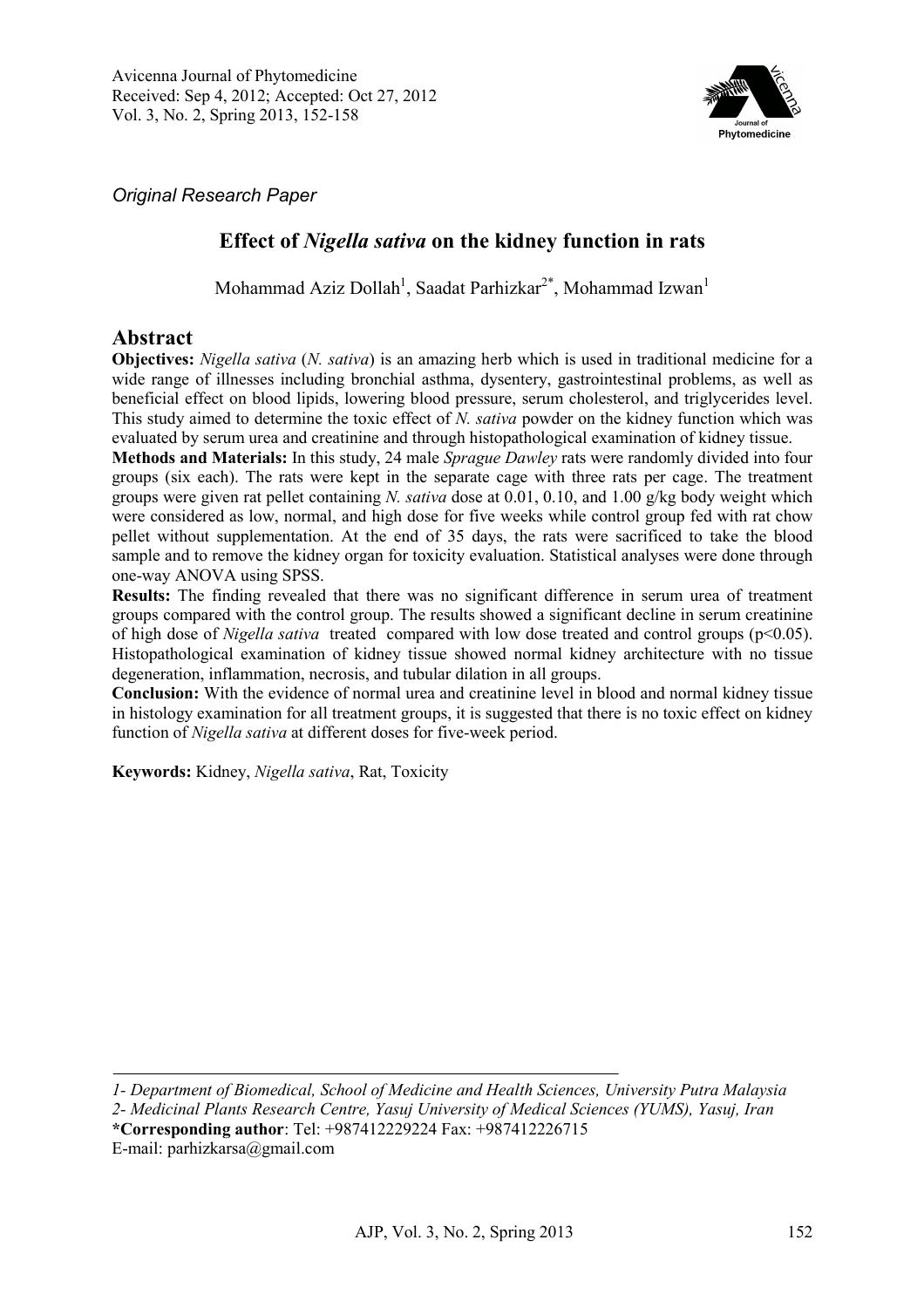# **Introduction**

The use of natural products with therapeutic properties is as ancient as human civilization and for a long time, mineral, plant, and animal products were the main sources of drugs for therapeutic purpose (Hernandez-Ceruelos et al., 2002). Plants have always been a major source of nutrition and health care for both humans and animals. In recent years, there has been a growing interest in alternative therapies and the therapeutic use of natural products, especially those derived from plants (Schwartsmann et al., 2002). *N. sativa*  (black seed*)* belongs to the *Ranunculaceae*  family (El-Dakhakhny et al., 2000). It has been used as a herbal medicine for more than 2000 years. It is also used as a food additive and flavoring agent in many countries. The black seed oil is reported to be beneficial due to its content of over one hundred components such as aromatic oils, trace elements, and vitamins (Ali and Blunden, 2003).

Recently, clinical and animal studies have shown that extract of the black seeds have many therapeutic effects such as immunomodulative (Boskabady et al., 2011; Hanafy and Hatem*,* 1991), antibacterial (Rakhshandeh et al., 2011; Zaoui et al., 2000), anti-tumor (Turkdogan et al., 2001), diuretic and hypotensive (Kanter et al., 2003), genoprotective (Babazadeh et al., 2012), hepatoprotective and antidiabetic (Houghton et al., 1995; Kanter et al., 2003) as well as bronchodilator activity (Boskabady and Sheiravi, 2002; Boskabady et al., 2004; Boskabady et al., 2010), and estrogenic activity (Parhizkar et al., 2011). Since 1970 to 2001, about 530 studies have been conducted on the *N. sativa* and only 3.4% concern about its toxicity *(*Anwar et al. 2005). One study shows that *N. sativa* fixed oil has a low toxicity with the evidence of high value of  $LD_{50}$  and no morphological<br>changes on the histonathological changes on the histopathological examination on heart, liver, kidney, and pancreas tissue of treated rats (Al-Mofleh et al., 2008). Even though *N. sativa* is now commercially found in supplement, but the consumption in raw form is still popular. Usually, people consume *N. sativa* at a low dose because of unknown effect at high dose since there are no scientific data on the safety use of *N. sativa*. This study was carried out in order to determine the toxic effect of *N. sativa* seed consumption at various doses on the kidney function of rat. Kidney is the major organ in metabolizing toxic compounds besides liver. It receives about 1200 ml blood per minute (Tortora et al., 2006) containing a lot of chemical compounds and are at high risk to be exposed to toxic compounds. Therefore, high dose of *N. sativa* might cause damage to the kidney tissue which can be determined by measuring the level of urea and creatinine in blood as an indicator of kidney damage. The kidney damage also was determined by histological examination of kidney tissue.

Therefore, current study aimed to determine the toxic effect of *N. sativa*  powder on the rats' renal function which was evaluated by serum urea and creatinine and through histopathological examination of kidney tissue.

## **Methods and Materials Plant materials**

*N. sativa* seeds (imported from India) were purchased from a local herb store in Serdang, Malaysia. Voucher specimens of seeds were kept at the Cancer Research Laboratory of Institute of Biosciences and the seed was identified and authenticated by Professor Nordin Hj Lajis, Head of the Laboratory of Natural Products, Institute of Bioscience, Universiti Putra Malaysia. After cleaning the seeds under running tap water for 10 min, they were rinsed twice with distilled water and air dried in an oven at 40 °C overnight until a constant weight was attained. The seeds were ground to a powder shape using an electric grinder (National, Model MX-915, Kadoma, Osaka, Japan) for 6 min and were mixed with rat chow pellet powder and water into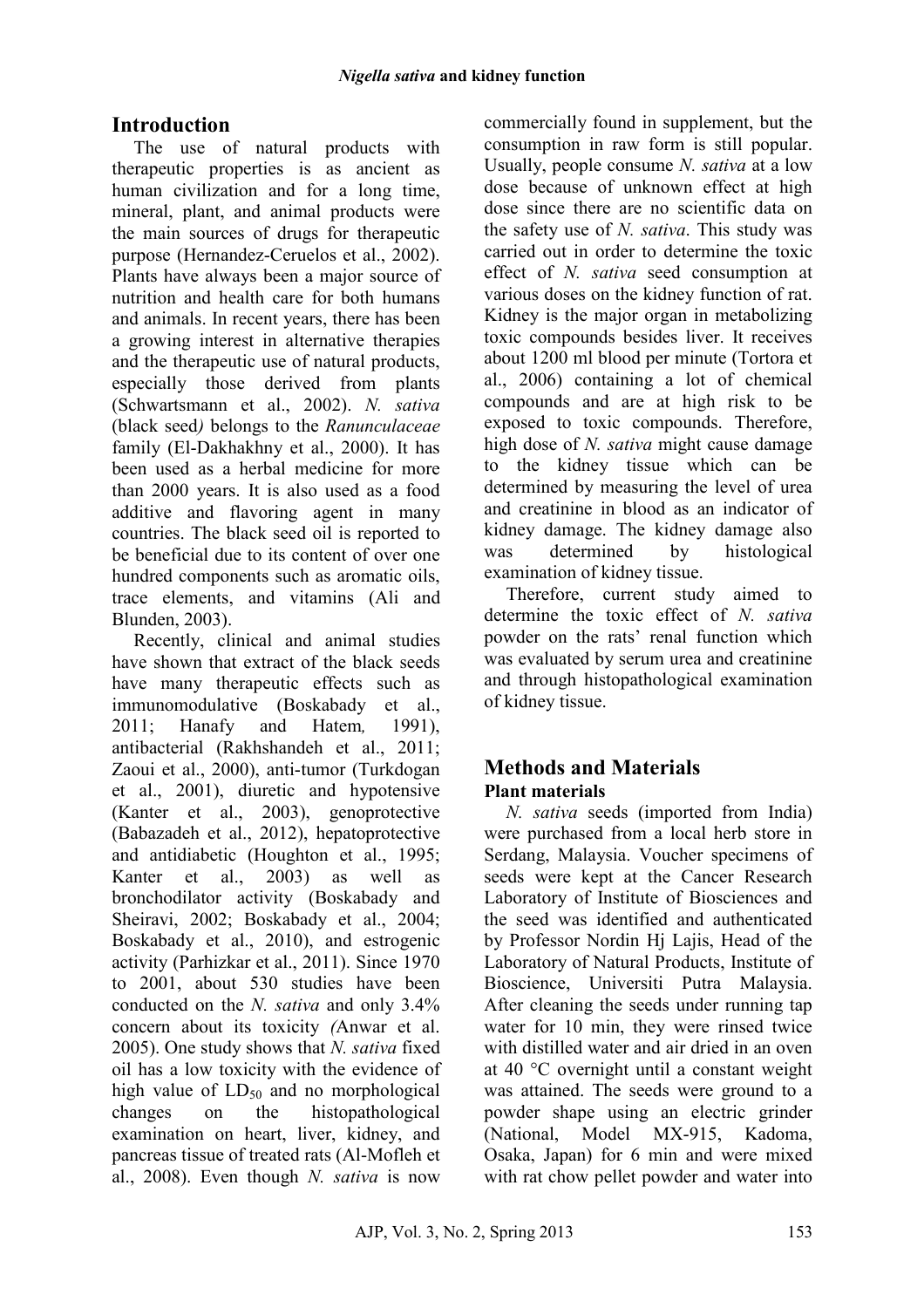different doses including 0.01 (low dose), 0.1 (Normal dose), and 1 (High dose)  $g/kg$ of rats' body weight. Afterward, dough was baked in an oven at 40 °C until it received instant weight.

#### **Animals**

The protocol of the study was approved by Animal Care and Use Committee (ACUC), Faculty of Medicine and Health Sciences, Universiti Putra Malaysia (UPM) with UPM/FPSK/PADS/BR/UUH/F01- 00220 reference number for notice of approval. Twenty-four male Sprague Dawley rats with 300-350 g body weight were supplied and cared in the Animal House of Faculty. The cages were kept in 29-32 °C temperature, 70-80% humidity, and automatic 12 hours light, 12 hours dark cycle which are suitable condition for Sprague Dawley rats. The animals were allowed to acclimatize for at least 10 days before the start of the experiments. The rats were fed with a standard rat chow and allowed to drink water *ad libitum.* All animals received human care and their handling was conducted between 08.00 and 10.00 am to minimize the effects of experimental stress. The treatments were given to the rats for 5 weeks. The body weight was measured once a week.

#### **Experimental design**

Animals were assigned into four treatment groups which are considered as control (0 g/kg b.w.), low  $(0.01 \text{ g/kg b.w.})$ , normal  $(0.1 \text{ g/kg b.w.})$ , and high  $(1.0 \text{ g/kg})$ b.w.) doses of *N. sativa* for five weeks. Control group was given normal pellet without *N. sativa* while the other treatment groups were given pellet containing different doses of *N. sativa* dose respectively. The dosages were chosen based on human *N. sativa* consumption which is equal to 2 g/day and considering conversion rate to rats, 0.1 g/kg was selected as the normal dose. The low dose was ten times less than the normal dose while the high dose was one hundred times

higher than the low dose. The treatments were given to the rats for five weeks.

#### **Statistical analysis**

Data were expressed as means±standard error of mean (SEM). The data were analyzed using SPSS windows program version 15 (SPSS Institute, Inc., Chicago, IL, USA). The one-way analysis of variance (ANOVA) and general linear model (GLM) followed by Duncan's Multiple Range Test (DMRT) were used for analysis of data. A p-value less than  $0.05$  ( $p<0.05$ ) was considered to be significant.

## **Results**

#### **Body weight**

Mean values for rats' body weight supplemented with *N. sativa* powder at various doses for five weeks period was illustrated graphically in Figure 1. Measurement of the body weight was used to evaluate the health status of the rats during the treatment period. There was a significant difference in the body weights of rats from the start until the end of the treatment in all groups  $(p<0.05)$ .

#### **Serum creatinine**

The results shown in Figure 2 showed significant reduction  $(p<0.05)$  in serum creatinine of high dose *NS* (0.17±0.10) when compared with the control group (0.34±0.08) and low dose *N. sativa*   $(0.33\pm0.06)$  group.

#### **Serum urea**

The results of kidney function tests revealed reduction in serum urea concentration in normal dose *NS* group in comparison with the control group while, in low dose *NS* administrated group, the serum urea level was increased compared with the control group. On the other hand, there was a significant reduction  $(p<0.05)$ in serum urea concentration in normal dose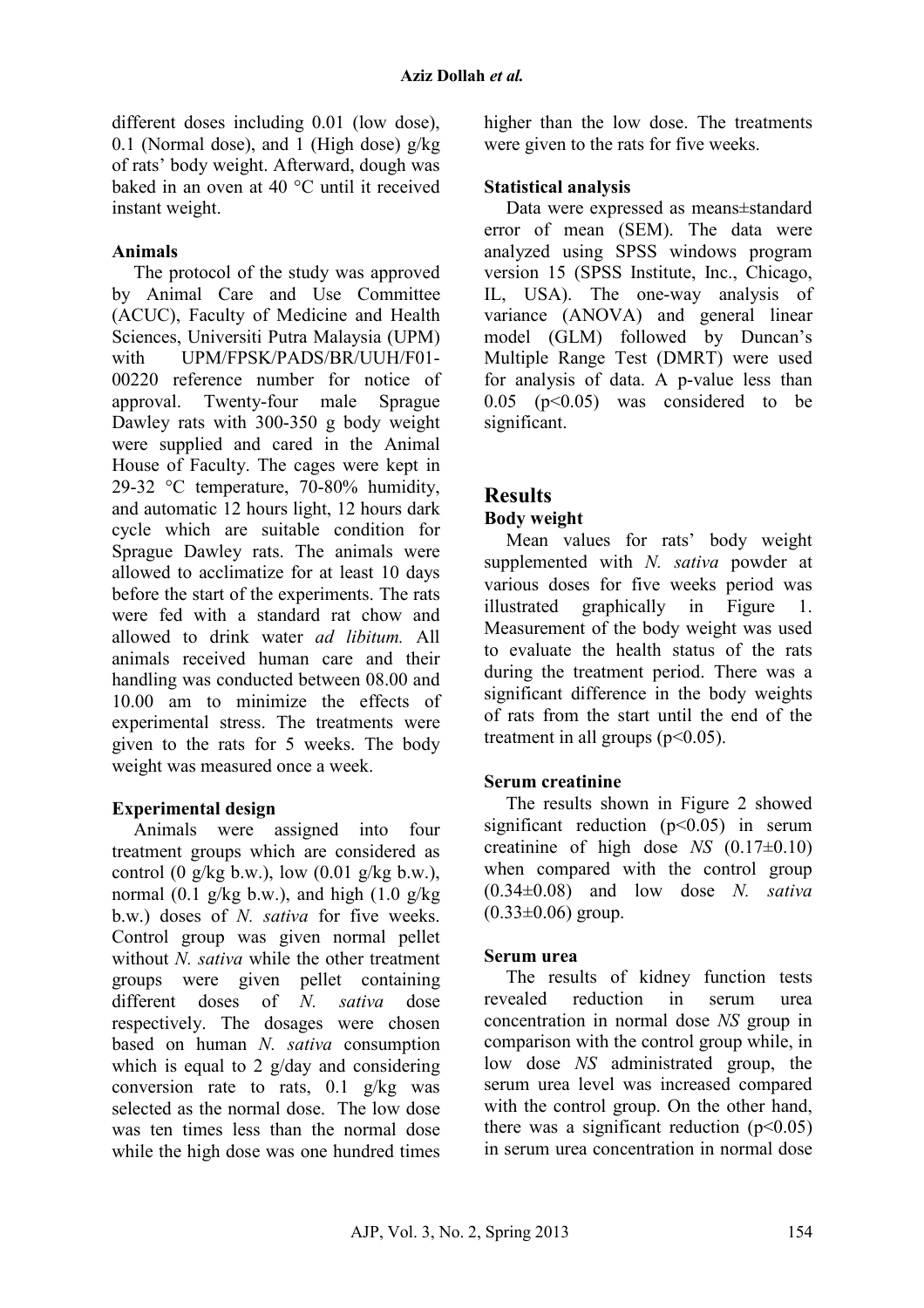*NS* (mean±SEM) in comparison with t he low dose *NS* group.

#### **Histopathological finding**

The histopathological examination showed normal architecture of the kidney of both the renal corpuscles and tubules of all rats as shown in Figure 4 (A, B, C, and D). In addition, the renal histological examination showed no tissue degeneration, inflammation, necrosis, and tubular dilation.



Figure 1. Changes in body weight of rats supplemented with various doses of *N. sativa* for five weeks. Data are expressed as mean±SEM. Treatments high dose=1 g/kg/day; Normal dose=0.1 g/kg/day); Low dose=0.01 g/kg/day *N. sativa* and 0 g/kg/day *N. sativa* supplemented with rat chow pellet.



Figure 2. Changes in serum creatinine level of rats supplemented with various doses of *N. sativa* for five weeks. Data are expressed as mean±SEM. Treatments high dose=1 g/kg/day; Normal dose=0.1 g/kg/day); Low dose=0.01g/kg/day *N. sativa* and 0 g/kg/day *N. sativa* supplemented with rat chow pellet. ab: Different superscripts indicated mean difference between groups significant at p<0.05.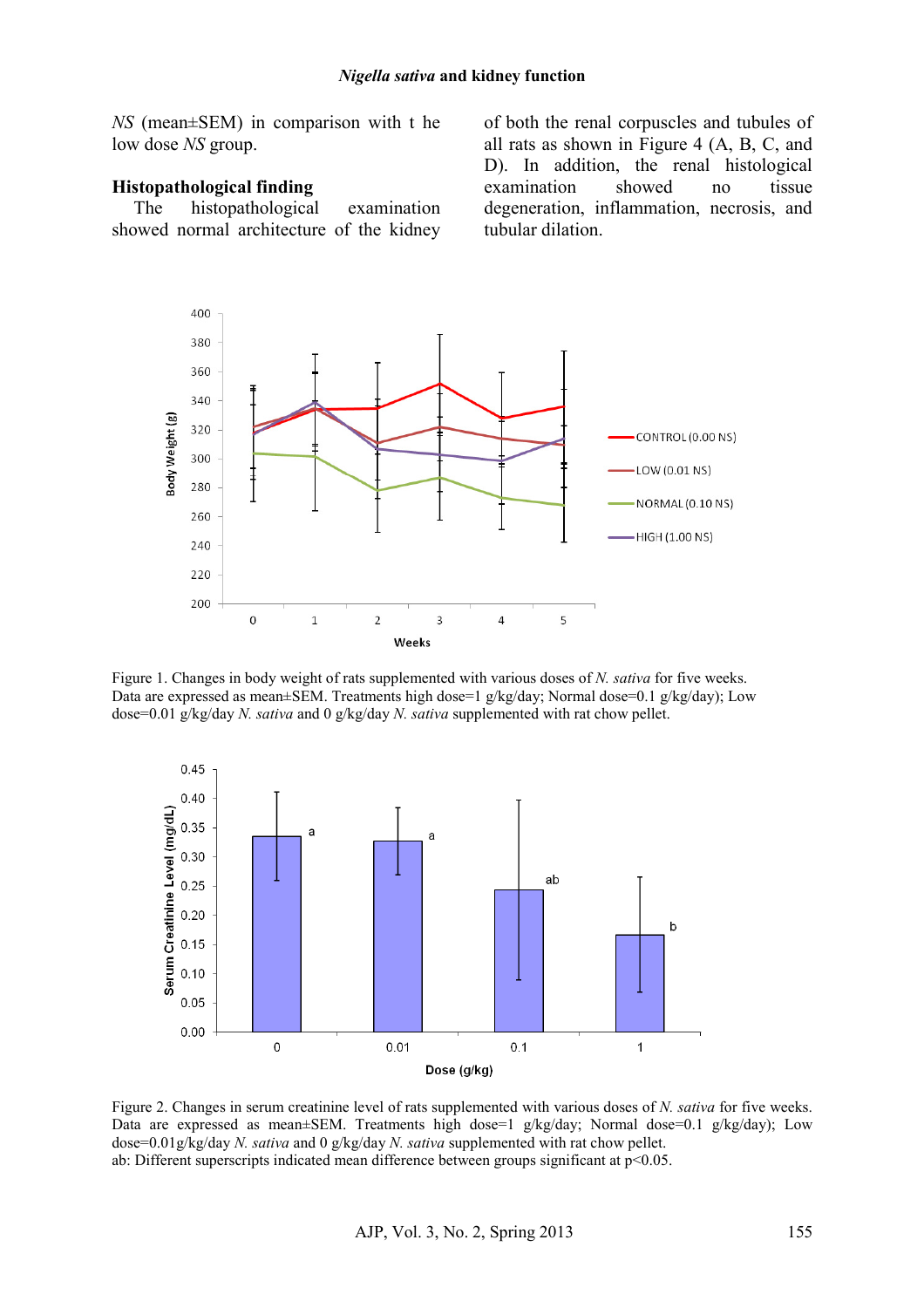

Figure 3. Changes in serum urea level of rats supplemented with various doses of *N. sativa* for five weeks. Data are expressed as mean±SEM. Treatments high dose=1 g/kg/day; Normal dose=0.1 g/kg/day); Low dose=0.01 g/kg/day *N. sativa* and 0 g/kg/day *N. sativa* supplemented with rat chow pellet. ab: Different superscripts indicated mean difference between groups significant at  $p<0.05$ .



Figure 4. Histopathological section in the renal tissue of A) control group (0 g/kg *NS*), B) Supplemented with low dose NS (0.01 g/kg *NS*), C) Supplemented with normal dose (0. 1 g/kg *NS*), D) Supplemented with high dose *NS* (1 g/kg NS) (H&E, X100). The evaluation of kidney tissue revealed a normal structure of kidney similar to control group without any tissue degeneration, inflammation, necrosis, and tubular dilation.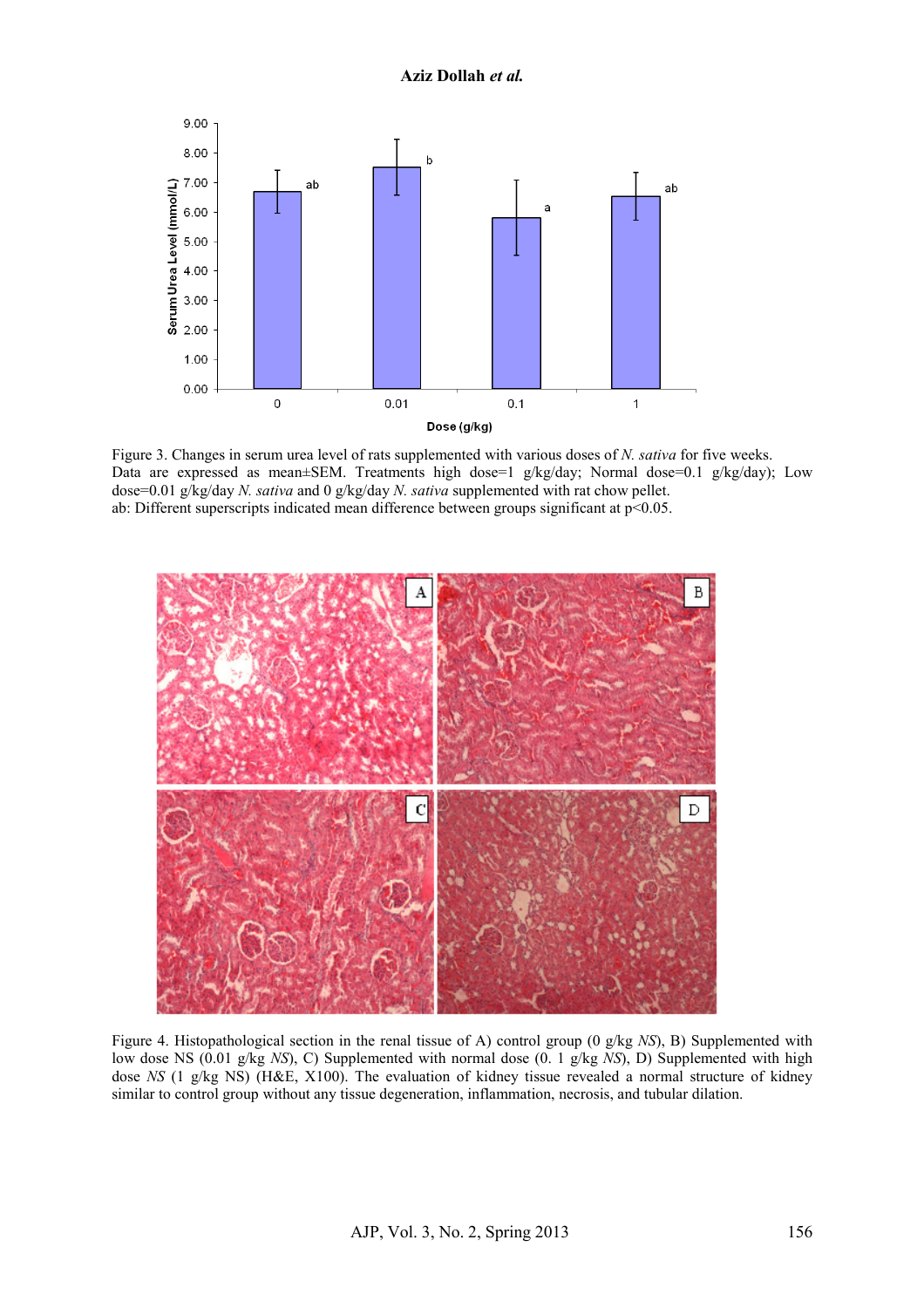## **Discussion**

The present study was designed to investigate the toxicity effect of *N. sativa*  on renal function by evaluation of the creatinine, blood urea, and histopathological changes of kidney. Urea is a byproduct from protein breakdown. About 90% of urea produced is excreted through the kidney (Walmsley et al., 2010). Meanwhile, the creatinine is a waste product from a muscle creatinine, which is used during muscle contraction. Creatinine is commonly measured as an index of glomerular function (Treasure, 2003). The normal range of serum creatinine is 0.2–0.8 mg/dl for rats (Weber et al., 2002). It is excreted exclusively through the kidney. Therefore, damage to the kidney will make the kidney inefficient to excrete both urea and creatinine and causes their accumulation in the blood. Therefore, the high level of blood urea and creatinine will indicate kidney damage. In our study, there was a significant reduction  $(p<0.05)$  in serum creatinine in the rats treated with high dose *N. sativa*.

The results of the present study showed that the supplementation of *N. sativa* to the diets of rats for five weeks did not change the biochemical parameters of kidney function as well as histopathological investigations which illustrated normal architecture of kidney. It's proved by the presence of no significant change of serum urea of all treatment groups and creatinine level in low and normal doses groups compared with the control group. Absence of pathological condition of kidney tissue in histological evaluation confirmed our claim. This study also found that body weight of the rats in all groups were declined during the experiment, but the weight reduction of rats was not correlated to the toxicity of *N. sativa*, since no physical or behavioral signs of toxicity like lethargy, hyperactivity, restlessness, respiratory distress, or convulsions could be revealed. The same observations have been made by (Le et al., 2004) in normal rats treated with the petroleum ether extract of *N. sativa* for four weeks. Therefore, the rats maintained healthy and the results are not influenced by the health status of the rats.

In accordance to our findings, it was previously proved that oral administration of aqueous extract of *N. sativa* seeds showed no significant changes in kidney function (Ali and Blundes, 2003). Another study also failed to show any toxicity for *N. sativa* fixed oil in mice (Zaouie et al., 2002; Alghamdi, 2003).

Our study showed that oral administration of *N. sativa* has no toxicity by different *NS* doses used. These results are in agreement with previous data reporting that *N. sativa* has a wide margin of safety (EL-Kholy et al., 2009; AL Ameen et al., 2011).

With the evidence of normal urea and creatinine level in blood and normal kidney tissue in histology examination for all treatment groups, it is suggested that there are no toxic effect on kidney function of *N. sativa* at different doses for five-week period.

As a conclusion, the results of the present study showed the absence of toxic effect of *N. sativa* on rat kidney and suggest that popular consumption of *N. sativa* powder by human will not cause toxicity effect on the kidney function.

## **References**

- Al Ameen NM, Altubaigy F. Jahangir T. Mahday IA, Esmaeel Abdurrahman Mohammed EA and Musa OAA. 2011. Effect of *Nigella sativa* and bee honey on pulmonary, hepatic and renal function in Sudanese in Khartoum state. J Med Plant Res, 5: 6857-6863.
- Al-Ghamdi MS. 2003. Protective effect of *Nigella sativa* seeds against carbon tetrachloride-induced liver damage. Am J Chin Med, 31:721-728.
- Ali BH and Blunden G. 2003. Pharmacological and toxicological peroperties of *Nigella Sativa*. J Phytotherapy Res, 17: 299-305.
- Al Mofleh IA, Alhaider AA, Mossa JS, Al-Sohaibani MO, Al-Yahya MA, Rafatullah S, Shaik SA. 2008. Gastroprotective effect of